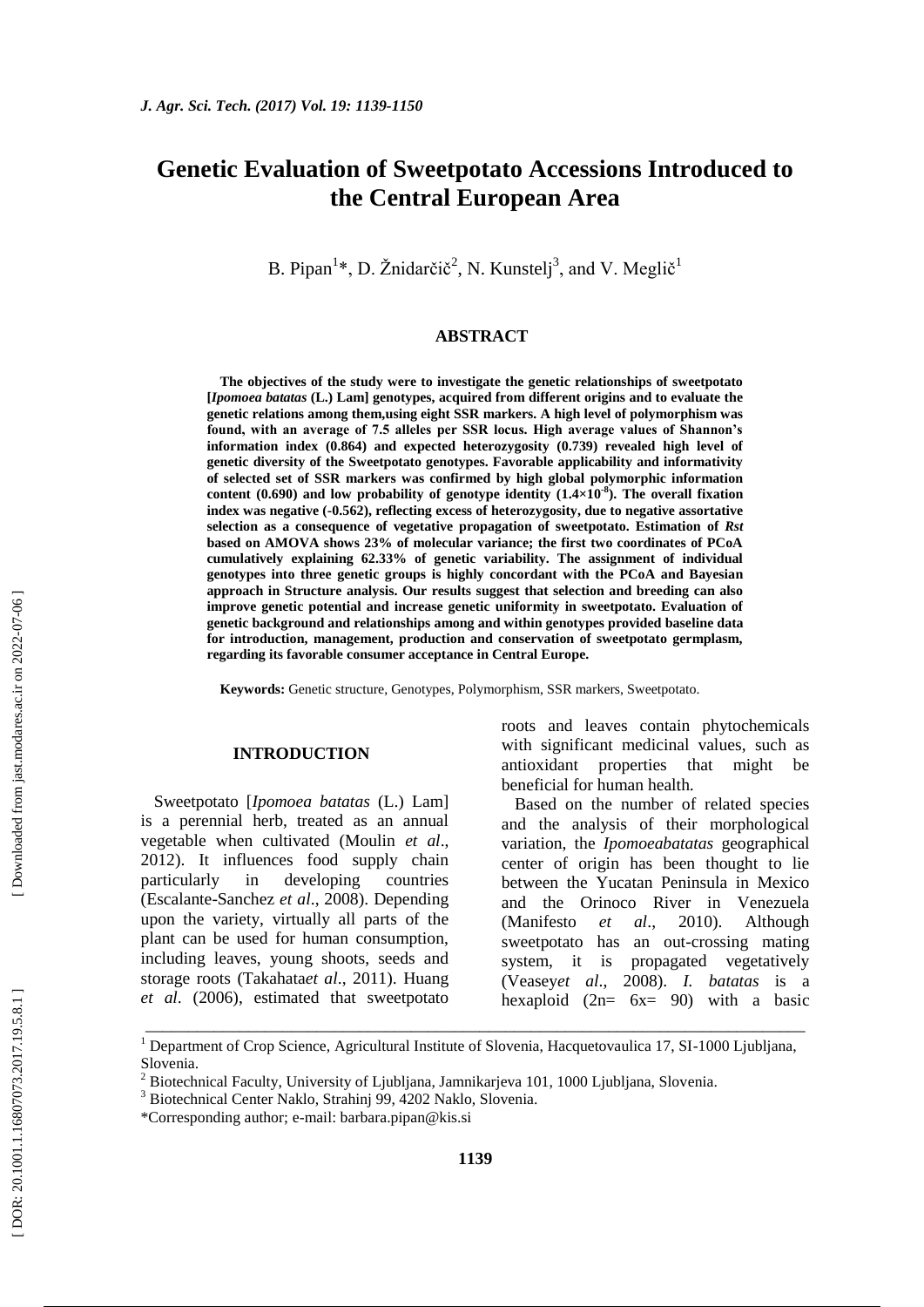chromosome number of  $x=15$  (Silva *et al.*, 2012).

Sweetpotato is becoming increasingly popular in Slovenia (Kunstelj *et al*., 2013a; b). The introduction of sweetpotato in the Central European area has a great potential for agriculture and human nutrition (Kunstelj *et al*., 2013a; b), due to its variable genetic background which is potentially suitable for our production area. Hence, the collection of Sweetpotato germplasm of commercial value and breeding lines from Africa, Asia and USA. These accessions have the potential adaptation to local environment for higher yields and diseases and pests resistance. However, little is known about the genetic diversity and characteristic of these accessions.

Differences among accessions are revealed by the application of molecular markers or agro -morphological markers. According to Shanjani *et al*. (2012), it is generally much easier to evaluate differences between accessions for molecular markers than for morphological characters. This is because most morphological characters are multigenic, not available at all growth stages and are also influenced by environmental factors, making it difficult to assess them quickly and objectively, requiring repeated observations (Nováková *et al*., 2009). Different marker systems such as Random Amplified Polymorphic DNA (RAPD), Amplified Fragment Length Polymorphism (AFLP), simple sequence repeats (SSR) and Inter -Simple Sequence Repeat (ISSR) have been used to assess genetic diversity in different agronomical and horticultural important species (Mansour *et al*., 2015; Naghavi *et al*., 2009; Salahlou *et al*., 2016; Beigi *et al*., 2013). SSRs are highly applicable in genetic studies of different plant species (Pipan *et al*., 2013; Rusjan *et al*., 2012; 2015). This is because; SSR markers are more polymorphic and render more consistent results (Erayman *et al*., 2014). Application of SSR markers obtains high level of polymorphism due its codominant nature. SSR markers for sweetpotato have been developed (Jarret and

Bowen, 1994; Buteler *et al*., 1999; Hu *et al*., 2004). Some of those were successfully used for genetic differentiation of Brazilian sweetpotato landraces (Veasey *et al*., 2008). Additionally, nuclear and chloroplast SSRs were applied for assessing genetic origin and diversity of sweetpotato in New Guinea, as a secondary center of diversity (Roullier *et al*., 2013). Determination of genetic relationship between cultivars, derived from polycross breeding programs was assessed by Hwang *etal*. (2002) using SSR markers. Some recently published studies also described diversity of sweetpotato accessions using 30 SSR markers (Koussao *et al.,* 2014; Yang *et al.,* 2015). Baffi *et al.* (2015), also studied 76 sweetpotato accessions for 40 agro morphological and physico -chemical traits using 25 SSR markers.

The objectives of the present study were to investigate the genetic relationships of Sweetpotato genotypes to be cultivated in the Central European area, and to determine their population structure using SSR markers.

# **MATERIALS AND METHOD S**

### **Plant Material**

Fifteen Sweetpotato genotypes including two reference cultivars were used in the study (Table 1).The work was done at the Biotechnical Faculty Ljubljana, Slovenia. Ten clones per genotype were cultivated under field conditions in a Randomized Complete Block Design (RCBD) with four replications. Thirty to fifty young leaves of each accession were sampled from 8 to 10 plants that were free of pests and diseases.

# **DNA Extraction**

Genomic DNA was extracted from frozen leaves of four different plants individually from each of 13 genotypes and from one different plant from each of two reference cultivars. BioSprint 15 DNA Plant Kit

Downloaded from jast.modares.ac.ir on 2022-07-06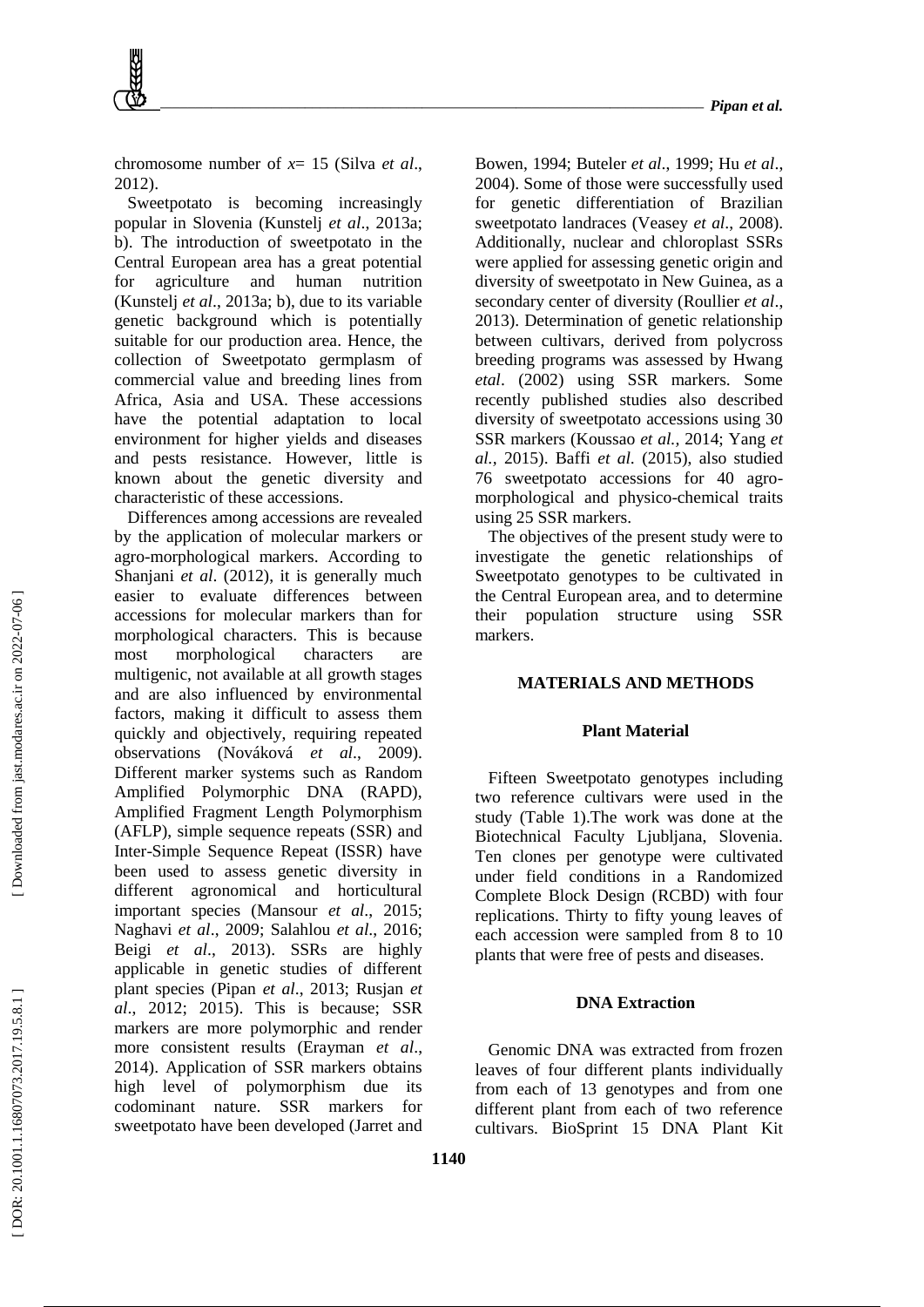| Accession             | Origin     | Growth habit | Root shape    | Skin colour  | Flesh colour |
|-----------------------|------------|--------------|---------------|--------------|--------------|
| SVNBe-01              | Porto Rico | Semi-upright | Elliptic      | Cream        | White-cream  |
| $SVNRo-02$            | <b>USA</b> | Spread       | Elliptic      | Pale-orange  | Orange       |
| SVNVi-03              | US A       | Semi-upright | Elliptic      | Purple-read  | Cream        |
| $SVMK1-04$            | US A       | Spread       | Round         | Light-copper | White-cream  |
| <b>SVNK2-05</b>       | US A       | Half spread  | Ovate         | Cream        | White-cream  |
| <b>SVNK3-06</b>       | Porto Rico | Semi-upright | Long-eliptic  | Light-copper | Snow-white   |
| Jewel                 | US A       | Spread       | Obovate       | Copper       | Pale-purple  |
| SVNO <sub>k</sub> -08 | Japan      | Spread       | Round-eliptic | Light-brown  | Purple       |
| SVNLe-09              | US A       | Semi-upright | Long-eliptic  | Dark-orange  | Orange       |
| SVNN <sub>0</sub> -10 | <b>USA</b> | Spread       | Elliptic      | Light-copper | Orange       |
| $SVMPs-11$            | US A       | Half spread  | Long-eliptic  | Deep purple  | Red-purple   |
| $SUNNv-12$            | <b>USA</b> | Half spread  | Elliptic      | Light-purple | White-cream  |
| SVNMc-13              | Porto Rico | Spread       | Round-eliptic | Red-purple   | Cream-white  |
| Purple                | US A       | Half spread  | Oblong        | Purple       | Deep purple  |
| SVNM <sub>0</sub> -15 | USA.       | Spread       | Ovate         | Pale-orange  | Orange       |
|                       |            |              |               |              |              |

**Table 1.** Origin and morphological characteristics of the sweetpotato accessions.

(Qiagen) and MagMax (Applied Biosystems) nucleic acid isolation robot was used, following the modified method from manufacturer's instructions, primarily optimized for application using King Fisher mL (Thermo).

## **Genotyping Procedure**

Eight SSR primer pairs were used (Table 2). Applied primer sequences were described by Buteler *et al*. (1999) and Veasey *et al*. (2008). PCR reactions were

performed in a final volume of 11 μl, containing 1ng of genomic DNA and following reagents with starting concentrations of: 10X PCR buffer (Biotools), 10 mM of each dNTP's, 50 mM  $MgCl<sub>2</sub>$  (Biotools), 10 µM of each primer, 10 µM 5' fluorescently labelled universal primer (6 -FAM, NED, HEX) and 0. 5 U of *Taq* DNA polymerase (Biotools). The forward primer of each SSR marker was appended with 18 bp tail sequence 5' - *TGTAAAACGACGGCCAGT-*3' (M13(  $(M13(-21)$ as described by Schuelke (2000). PCR analyses were performed on ABI 9700

| Locus        | $Ra^a$  | $N^b$ | He $^c$ | $\text{Ho}^d$ | $\mathrm{No}^{\,e}$ | $\mathbf{P}\mathbf{I}^J$ | PIC <sup>g</sup> | $\text{Fst}^h$ | Nm'  |
|--------------|---------|-------|---------|---------------|---------------------|--------------------------|------------------|----------------|------|
| Ib242        | 126-148 | 6     | 0.75    | 0.97          | $-0.131$            | 0.102                    | 0.71             | 0.16           | 1.28 |
| Ib248        | 126-194 | 8     | 0.83    | 0.90          | $-0.044$            | 0.055                    | 0.79             | 0.30           | 0.58 |
| Ib255F1      | 231-255 | 7     | 0.72    | 0.90          | $-0.109$            | 0.119                    | 0.67             | 0.27           | 0.65 |
| Ib255        | 108-180 | 8     | 0.62    | 0.60          | 0.012               | 0.217                    | 0.54             | 0.44           | 0.30 |
| Ib286        | 98-120  |       | 0.78    | 1.00          | $-0.127$            | 0.083                    | 0.74             | 0.24           | 0.78 |
| Ib297        | 104-182 | 8     | 0.81    | 0.91          | $-0.061$            | 0.064                    | 0.77             | 0.27           | 0.66 |
| Ib316        | 92-316  | 7     | 0.56    | 0.47          | 0.051               | 0.263                    | 0.49             | 0.21           | 0.90 |
| Ib318        | 128-146 | 9     | 0.80    | 0.89          | $-0.054$            | 0.068                    | 0.77             | 0.26           | 0.70 |
| Average      |         | 7.5   | 0.73    | 0.83          | $-0.058$            |                          | 0.69             | 0.27           | 0.73 |
| <b>Total</b> |         | 60    |         |               |                     | $1.4 \times 10^{-8}$     |                  |                |      |
| sd           |         | 0.9   | 0.09    | 0,19          | 0.065               | 0.077                    | 0.11             | 0.08           | 0.28 |

**Table 2.**Parameters of genetic diversity among loci. *a*

<sup>*a*</sup> Range of allele lenghts, <sup>*b*</sup> number of alleles; <sup>*c*</sup> expected Heterozygosity; <sup>*d*</sup> observed Heterozygosity; <sup>*e*</sup> estimated frequency of Null alleles; <sup>f</sup> Probability of Identity; <sup>8</sup> Polymorphic Information Content ; <sup>h</sup> Inbreeding coefficient, and *<sup>i</sup>* Number of migrants. Standard deviation is defined as *sd* .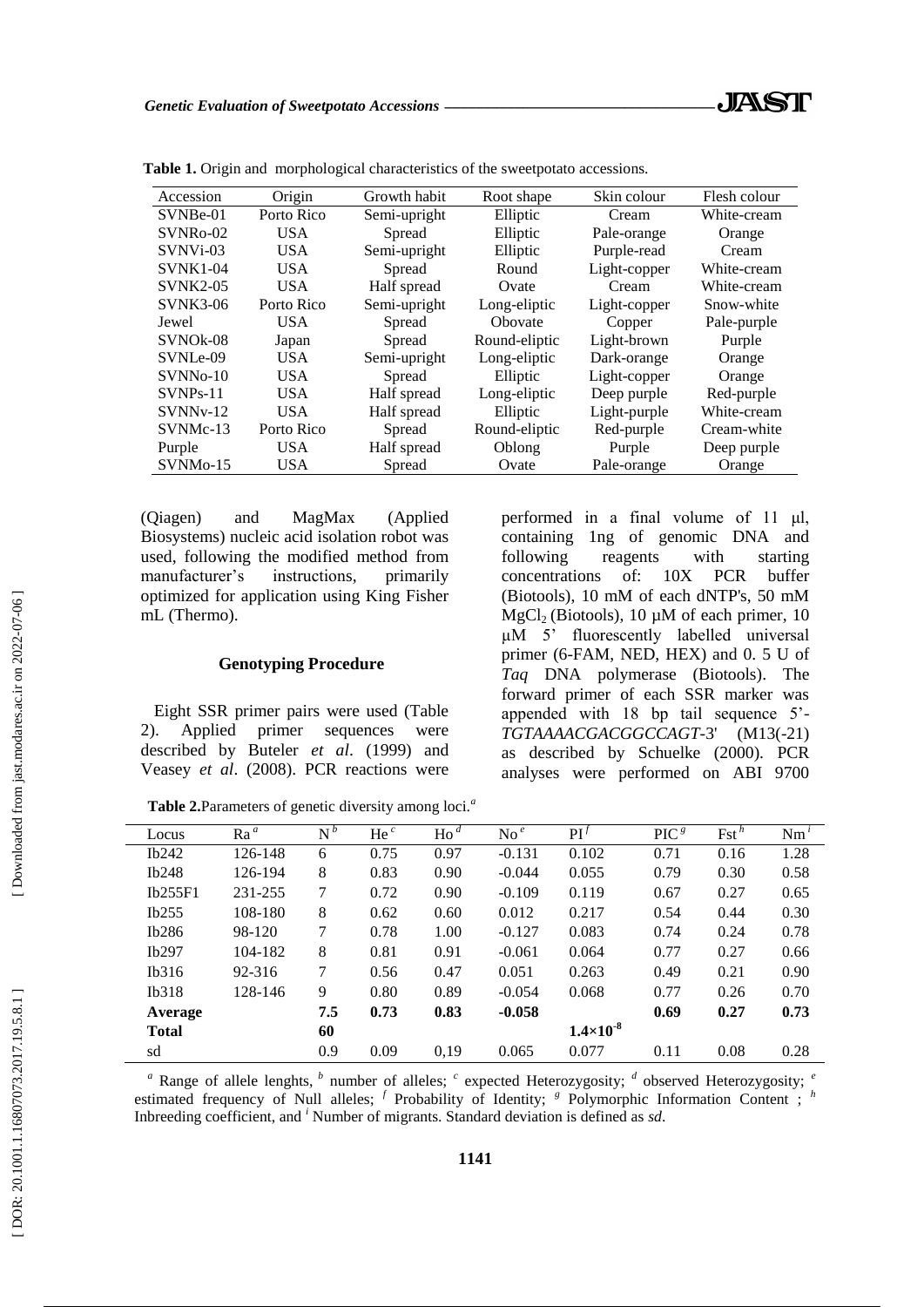(Applied Biosystems) under the following 'touch -down' conditions: 94°C for 4 minutes, thirty cycles at 94°C for 1 minute, auto increment temperature from 49.5°C for 0.5°C per cycle for 30 seconds, 72°C for 1 minute, followed by thirty cycles at 94°C for 30 seconds, auto increment temperature from 49.5°C for 0.5°C per cycle for 30 seconds, 72°C for 1 minute and final extension for 5 minutes at 72°C. Fragment analysis was performed on 3130XL Genetic Analyzer (Applied Biosystems), the allele lengths were determined by comparison with size standard GeneScan -350 ROX (Applied Biosystems) using GeneMapper 4.0 (Applied Biosystems).

### **Data Analysis**

Parameters of genetic diversity among loci including Range of allele lengths (Ra), numbers of alleles (n), frequencies of Null alleles  $(N_0)$  and Probability of Identity (PI) were calculated using Identity v.1.0 software (Wagner and Sefc, 1999). The degree locus specific genetic differentiation, considering inbreeding coefficient (Fst) and Number of migrants (Nm) were done using GenAlEx v.6.4 (Peakall and Smousse, 2006). The MsToolkit (Park, 2001) was used to evaluate locus -specific expected Heterozygosities (He), observed Heterozygosities (Ho) and Polymorphic Information Content (PIC). The calculations of accession -specific statistics parameters including proportion of polymorphic loci, Numbers of effective alleles (Ne), expected Heterozygosities (He), Shannon's Information index (I) and pairwise Nei's genetic correlations were obtained using GenAlEx v.6.4 (Peakall and Smousse, 2006). Two commonly used estimators of volunteer and feral population differentiation are: *FST*, based on allele identity, and R<sub>ST</sub>, which incorporates SSRspecific stepwise mutation model. Calculations of both estimations was performed using GenAlEx v.6.4 (Peakall and Smousse, 2006), where the estimation of *RST* was using Analysis of Molecular

Variance (AMOVA) with 999 permutations. Bayesian method was used to assess genetic structure of Sweetpotato genotypes. This analysis was performed using the model based software Structure v.2.3.3 (Pritchard *et al*., 2009) that infers the number of genetic groups *K*, present in a sample by comparing the posterior probability for different numbers of putative populations specified by the user and assigns individuals giving a percentage of membership (Q value), for these clusters. The admixture model with 100,000 MCMC (Markov Chain Monte Carlo) repetitions and 10,000 burn -in periods was employed. Eleven independent runs were performed without prior information on groups and assuming correlated allele frequencies. The real number of clusters was estimated by computing *ad hoc* statistic *∆K*, based on the rate of change in the log probability of the data between successive *K* values described by Evanno *et al*. (2005) (Pascher*et al*., 2010). Genetic relatedness across genotypes from different accessions was estimated in PCoA *via* covariance matrix with data standardization using GenAlEx v.6.4 (Peakall and Smousse, 2006).

## **RESULTS AND DISCUSIO N**

Knowledge of the genetic structure of this collection is essential for rational germplasm conservation and utilization (Zhang *et al*., 2000). There are also recent reports on the use of SSR markers successful for the study of genetic structure in common bean (*Phaseoulus vulgaris* L.) (Maras *et al*., 2015) and purity testing of commercial hybrid soybean (*Glycine max* L.) (Zhang *et al*., 2014). In this study, genetic evaluation within and between perspective accessions of sweetpotato, was performed. A high level of polymorphism was found, with an average of 7.5 alleles per SSR locus (Table 2). Veasey *et al*. (2008) evaluated 78 Brazilian accessions using the same set of eight SSR markers. Their results were obtained on the basis of binary scoring,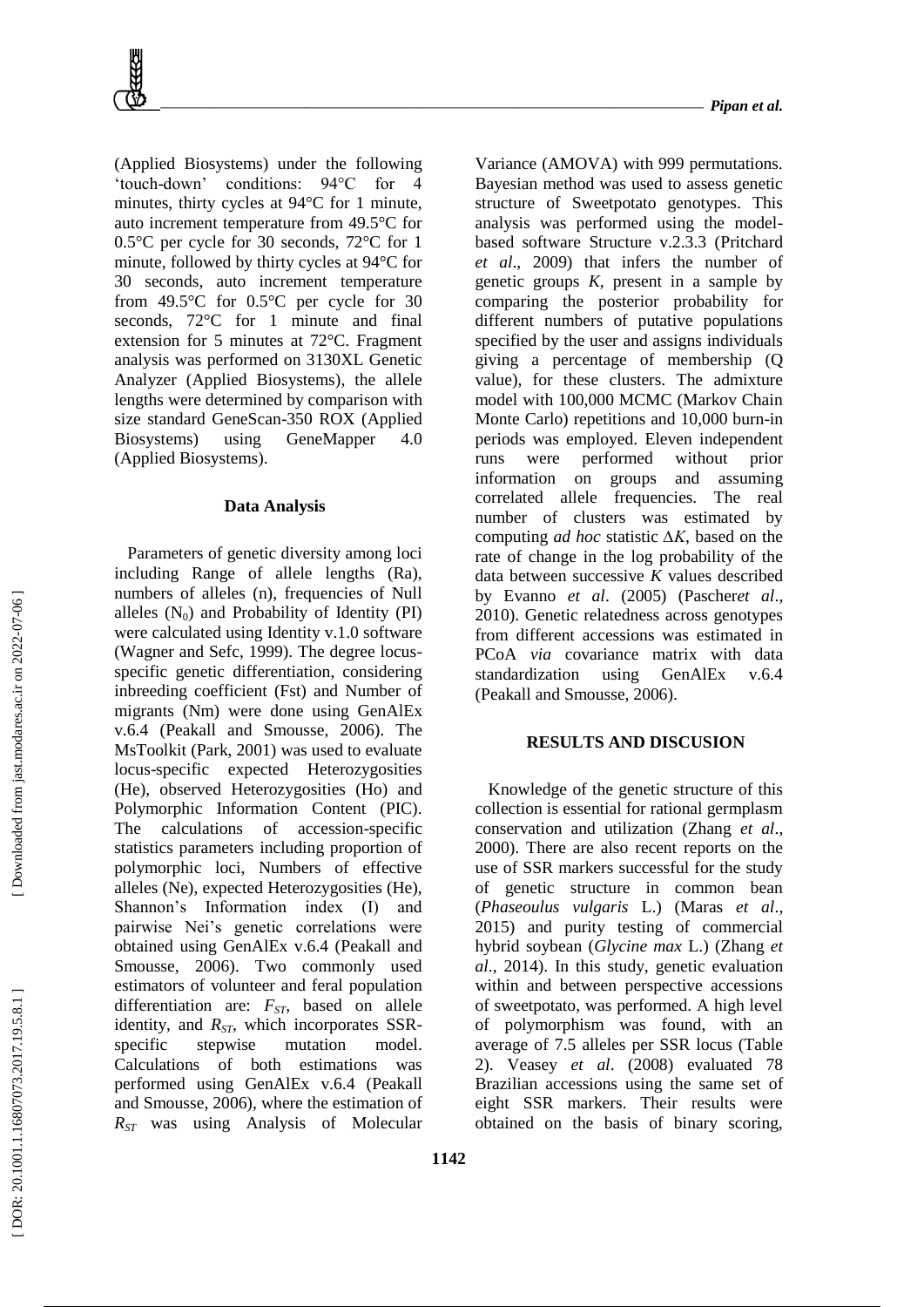showing an average of 6 polymorphic bands per SSR locus, reflecting lower genetic diversity in their study. Therefore, high level of genetic diversity has been maintained and conserved for Sweetpotato genotypes, introduced to the Central European area.

The SSR markers, were highly informative and polymorphic, due to the high *PIC* value of 0.69 and low probability of identity of the different genotypes  $(1.4\times10^{-8})$ , obtained in our study (Table 2). Additionally, codominant diploid determination of alleles is highly suitable in genetic diversity studies among sweetpotato genome, considering the fact, that *I. batatas* is a hexaploid species. High capability of genetic differentiation was found for Ib248, Ib297, Ib318, Ib297 and Ib242 loci. Moreover, for highly informative locus, Ib242 had the greatest Number of migrants (Nm= 1.2811), but the lowest inbreeding coefficient (Fst= 0.163). These findings indicate that locus Ib242 was very informative due to the number of migrants found, but *Fst* value represents the lowest level of genetic differentiation, compared to other loci. The positive values of frequencies for null alleles were found for Ib255 and Ib316, reflecting in its lowest values for Polymorphic Information Content (PIC< 0.550)(Table 2).

Accession -specific allelic patterns revealed a high average polymorphic loci (92.5%) reflecting in relatively high average number of effective alleles (Ne= 2.402) across accessions. Veasey *et a l*. (2008) reported a similar level of polymorphism (95.8%). The PCoA showed an actual intra and inter -accession genetic relatedness, based on covariance distance matrix. According to the common accession -specific patterns and PCoA, the greatest genetic uniformity was found in SVNPs -11 due to thelowest Shannon's information index and expected heterozygosity, confirming the minimal genetic distances between all genotypes from observed accessions. The eight SSR markers revealed a total of 60 different alleles across the 15 genotypes. The number of alleles ranged from 6 (Ib242) to 9 (Ib318), with an average of 7.5.

Calculated mean frequency of null alleles (No) was -0.058 (Table 2). The higher number of migrants was found on the locus Ib242 where the detected No was the lowest (Table 2). Therefore, locus Ib242 could be used to attainthe changes in genetic structure of *I. batatas* genome due to temporal and spatial conditions. The average expected Heterozygosity (He) was 0.739 (Table3). Favorable applicability and informativity of selected set of SSR markers on co -dominant diploid level was confirmed by high global polymorphic information content (PIC= 0.690) and low probability of genotype identity (PI=  $1.4 \times 10^{-8}$ ) (Table 2) considering the fact that such determination of alleles within genotypes across the same species occurred. The degree of genetic differentiation across genotypes was evaluated by global inbreeding coefficient (Fst= 0.273) and the average Number of migrants (Nm= 0.735). The inbreeding values at the Ib255 and Ib248 loci were the highest (Table 2), due to their homozygote frequency and hence allele fixation. Three alleles with a frequency  $> 0.25$  (138, 148) and 249) were found as private alleles for SVNRo -02 on three different loci (Ib242, Ib248, Ib255F1). The accession SVNOk -08 has its three private alleles with a frequency  $> 0.167$  on the same locus, Ib255. At the locus Ib316, three private alleles were found; allele 136 with a frequency of 0.50 for SVNNo -10, allele 104 with a frequency of 0.33 for SVNLe -09 and allele 316 with a frequency of 0.125 for SVNMo -15 (data not shown).

Global Shannon's information index of 0.864 suggests a high level of genetic diversity across the dataset (Table 3). The overall Fixation index (F) is negative ( - 0.562; sd= 0.036) reflecting excess of heterozygosity, due to the negative assortative selection as a consequence of vegetative propagation of sweetpotato (data not shown).Related to that, observed heterozygosity is higher than the expected heterozygosity(Table 2) and negative values for null allele frequency have been conducted. Considering Shannon's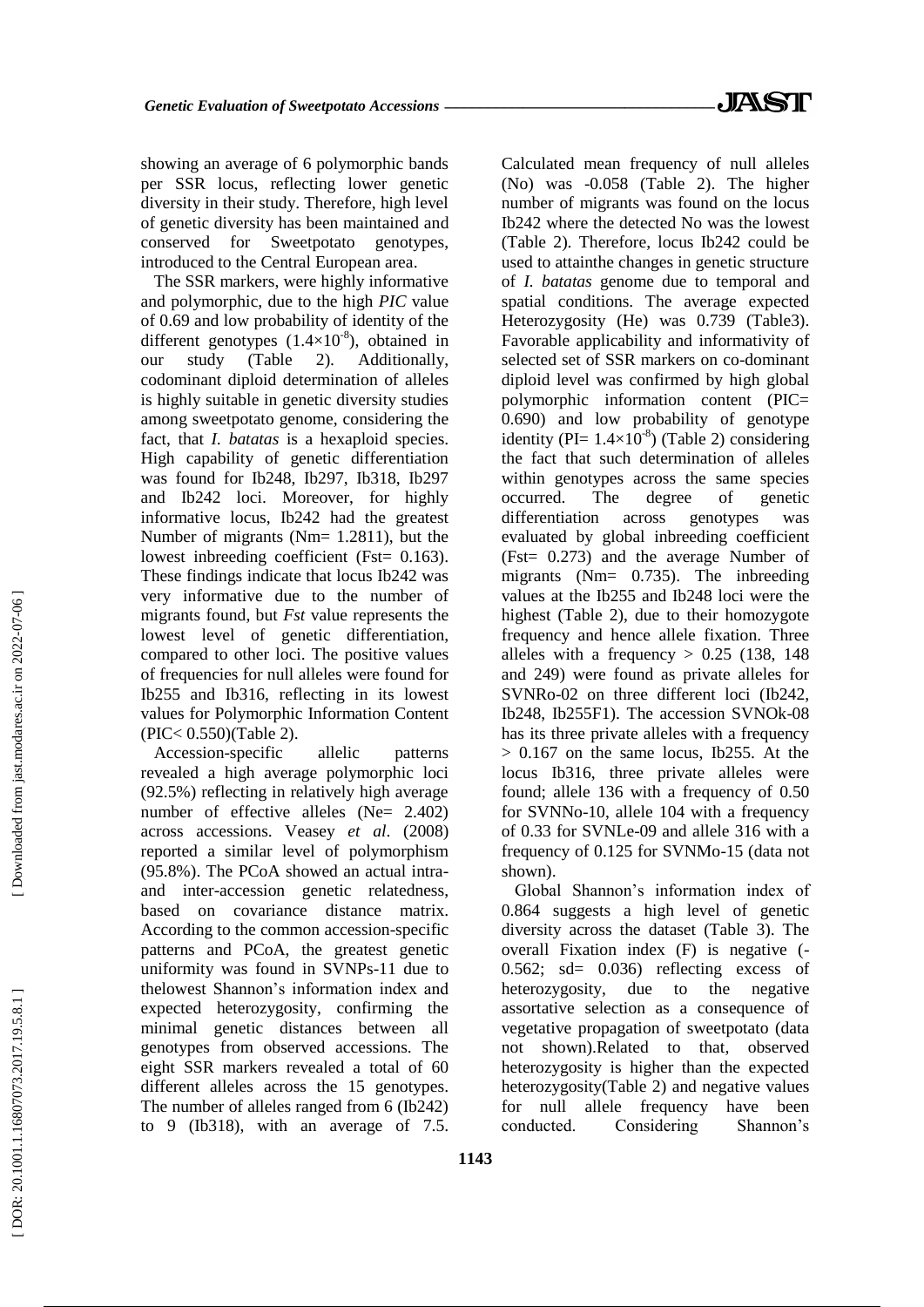| Accessions            | Number of | Percent     | Mean No. of       | Shannon's          | Expected       |
|-----------------------|-----------|-------------|-------------------|--------------------|----------------|
|                       | genotypes | polymorphic | effective alleles | Information        | Heterozygosity |
|                       |           | loci        |                   | index (mean) $(I)$ | (mean) (He)    |
| <b>SVNK2-05</b>       | 4         | 87.50       | 2.241             | 0.786              | 0.493          |
| <b>SVNK1-04</b>       | 4         | 100         | 2.841             | 1.057              | 0.608          |
| SVNMc-13              | 4         | 100         | 2.195             | 0.817              | 0.526          |
| $SUNNv-12$            | 4         | 100         | 2.541             | 0.942              | 0.582          |
| SVNBe-01              | 4         | 87.50       | 2.692             | 0.956              | 0.559          |
| SVNVi-03              | 4         | 100         | 2.758             | 1.040              | 0.610          |
| SVNN <sub>0</sub> -10 | 4         | 87.50       | 2.159             | 0.729              | 0.481          |
| <b>SVNK3-06</b>       | 4         | 62.50       | 1.500             | 0.433              | 0.313          |
| SVNR <sub>0</sub> -02 | 4         | 100         | 2.567             | 0.927              | 0.547          |
| SVNLe-09              | 4         | 87.50       | 2.313             | 0.812              | 0.510          |
| $SVMM0 - 15$          | 4         | 100         | 2.880             | 1.060              | 0.586          |
| $SVMPs-11$            | 4         | 87.50       | 1.906             | 0.664              | 0.425          |
| SVNO <sub>k</sub> -08 | 4         | 100         | 2.631             | 1.008              | 0.599          |
| Average               | 4         | 92.5        | 2.402             | 0.864              | 0.526          |

**Table 3**. Parameters of genetic differentiation across accessions (both reference genotypes are excluded).

Information index (I) and expected Heterozygosity (He), SVNK3 -06, is the most genetical uniform (Table 3), which is not relevant due to the expanded frequency of null alleles, 62.5% of polymorphic loci and the lowest Ne across three genotypes. Therefore, the SVNPs-11, SVNNo-10 and SVNK2 -05 exhibited the greatest genetic uniformity (He<  $0.5$  and I<  $0.80$ ) (Table 3). Conversely, the greatest variability was detected across SVNK1 - 04 SVNMo -15 and SVNok accessions, expressing the highest values of effective alleles, *I* and *He* (Table 3). These results demonstrate that selection and breeding increase genetic uniformity, and thus might be used to improve obtained genetic potential.

The estimation of *Rst* (by stepwise mutation model using AMOVA) shows 23% of molecularvariation among accessions, 74% of variationamong screened genotypes and 4% within sweetpotato genotypes (Table 4). The first two coordinates in the PCoA cumulatively explain 62.33% of genetic

variability considering covariance distance matrix. The sweetpotato accessions were distributed in PCoA into three genetic groups, as shown in Figure 1. Additionally, cluster analysis using Bayesian approach also generated three genetic clusters, colored as green, red and blue. The average genetic distances between genotypes in the first cluster (red) is  $0.674$  (Fst= 0.161), followed by  $0.737$  (Fst=  $0.065$ ) in the second cluster (green) and  $0.663$  (Fst= 0.236) for the third genetic cluster (blue) (Figure 2). Genotypes in the first (red) cluster were SVNK2 -05, SVNNo -10 and SVNMo -15. Those in the second (green) were SVNK3-06, SVNRo-02, SVNLe -09, SVNPs -11, SVNOk -08 and the reference genotypes Jewel and Purple, while those in the third (blue)cluster were SVNK1-04, SVNNc-13, -13, SVNNv -12, SVNBe-01 and SVNVi-03, respectively (Figure 2). Thus, we note that the assignment of individual genotypes into the three genetic groups is highly concordant with the PCoA. Pairwise genetic

**Table 4** . Analysis of Molecular Variance (AMOVA) for the sweetpotato accessions.

| Source of variation |     | SS      | EV        | $%$ TV |       |
|---------------------|-----|---------|-----------|--------|-------|
| Among accessions    |     | 1346311 | 7680.070  | 23     | 0.010 |
| Among genotypes     | 39  | 1979329 | 24784.128 | 74     | 0.010 |
| Within genotypes    |     | 61556   | 1183.769  |        | 0.010 |
| Total               | .03 | 3387196 | 33647.967 | 100    |       |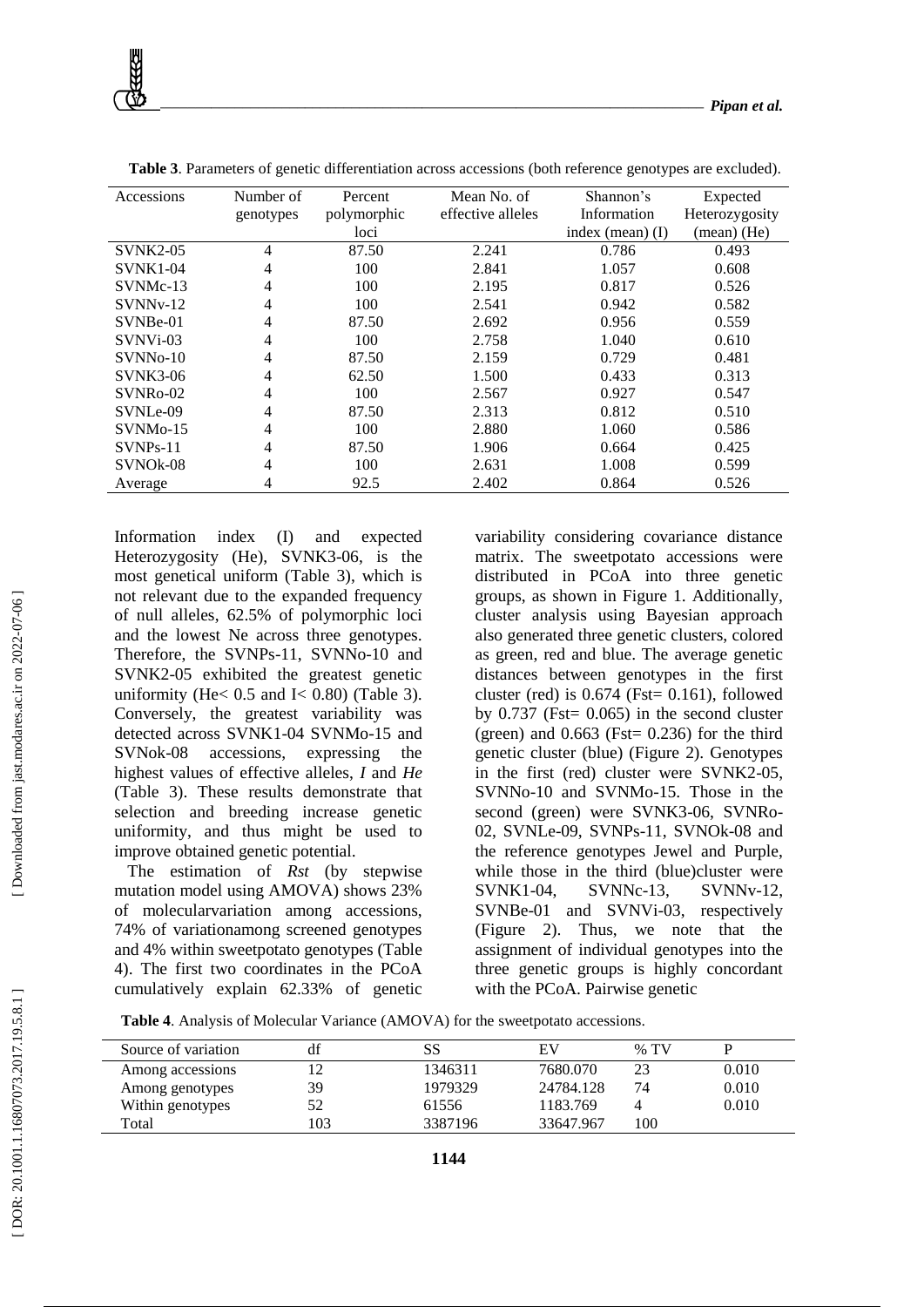

**Figure 1.** PCoA distribution of sweetpotato accessions.



**Figure 2.** Genetic structure of individual genotypes from sweetpotato accessions.

comparisons across the sweetpotato accessions shows the highest genetic identity of 90.4% between SVNK2-05 and SVNNo-10 (Table 5), both originating from the USA (Table 5). The lowest genetic linkages were obtained between SVNNv -12 and Jewel (16.1%).Jewel was weakly related to SVNK2  $(19.0\%)$ . Global pairwise genetic identity between genotypes in our study, based on Nei's genetic distance (Nei, 1972), shows the greatest genetic similarity for SVNVi -03 and SVNMc -13 compared to the others genotypes. Both accessions have

purple skin color and creamy -flesh color, originating from the USA and Porto Rico, and belonging to the third genetic cluster (blue), according to the Bayesian approach. The lowest level of genetic association with other genotypes was observed for Jewel and SVNRo -02. These two accessions are representatives of the second (green) genetic cluster, originating from the USA, demonstrating the spread of growth habit.

Sweetpotato is asexually propagated *via* vine cuttings and adventitious buds arising from storage roots, which may result in the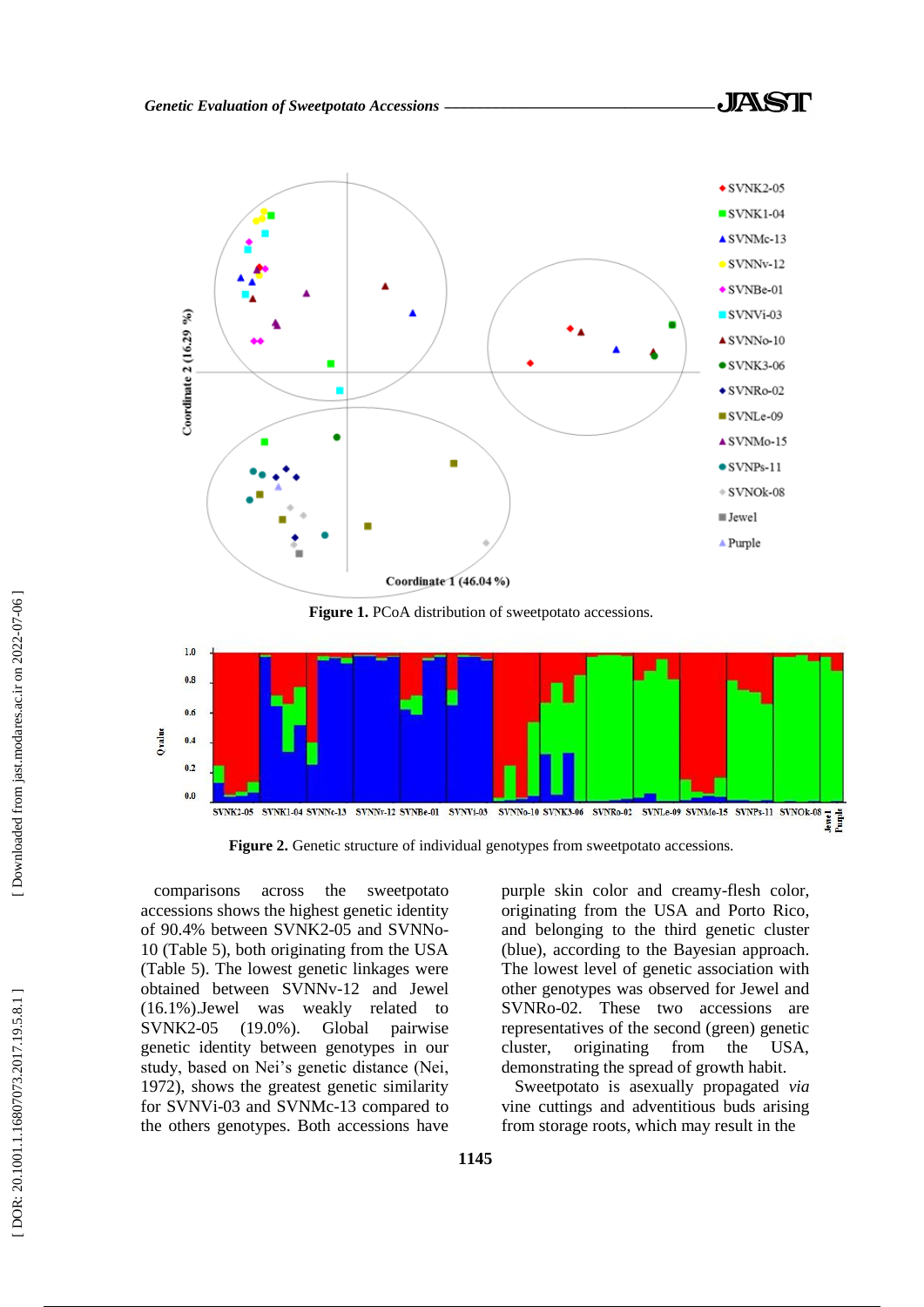[DOR: 20.1001.1.16807073.2017.19.5.8.1]

| ١<br>ï<br>- 15 MW<br>ì |  |
|------------------------|--|
|                        |  |
|                        |  |
|                        |  |
|                        |  |
|                        |  |
|                        |  |
|                        |  |

| ì<br>Ŝ<br>Ç<br>ļ<br>Ì<br>ÿ<br>I<br>$\ddot{\phantom{0}}$<br>l<br>l<br>į<br>ļ<br>ć<br>ì<br>Ì<br>J<br>Î<br>j<br>ļ<br>ţ<br>ţ<br>í<br>l<br>f)<br>I<br>Ì<br>J<br>ׇ֚֘֝֬<br>ŝ<br>$\overline{a}$<br>i<br>l<br>ļ<br>5<br>12<br>l<br>i<br>Í<br>į<br>ţ<br>j<br>Í<br>ļ<br>$\overline{a}$<br>$\overline{\phantom{a}}$ |  |
|---------------------------------------------------------------------------------------------------------------------------------------------------------------------------------------------------------------------------------------------------------------------------------------------------------|--|
|                                                                                                                                                                                                                                                                                                         |  |

|                                  | $0.699$ ), 3: Low level (< 0.399). |                                     |                                                    |                                                    |                         |                         |       |                                                       |       |                                 |       |       |                            |       |        |
|----------------------------------|------------------------------------|-------------------------------------|----------------------------------------------------|----------------------------------------------------|-------------------------|-------------------------|-------|-------------------------------------------------------|-------|---------------------------------|-------|-------|----------------------------|-------|--------|
|                                  |                                    | SVNK2-05 SVNK1-04 SVNMc-13 SVNNv-12 |                                                    |                                                    |                         | SVNBe-01 SVNVi-03       |       | SVNNo-10 SVNK3-06 SVNRo-02 SVNLe-09 SVNMo-15 SVNPs-11 |       |                                 |       |       | SVNO <sub>k-08</sub> Jewel |       | Purple |
| <b>SWK2-05</b>                   |                                    |                                     |                                                    |                                                    |                         |                         |       |                                                       |       |                                 |       |       |                            |       |        |
| SVNK1-04                         |                                    | $\frac{000}{1}$                     |                                                    |                                                    |                         |                         |       |                                                       |       |                                 |       |       |                            |       |        |
| <b>NNMc-13</b>                   | 0.598                              | 0.819                               |                                                    |                                                    |                         |                         |       |                                                       |       |                                 |       |       |                            |       |        |
| SVNNv-12                         | 0.673                              | 0.733                               | 1.787                                              |                                                    |                         |                         |       |                                                       |       |                                 |       |       |                            |       |        |
| SVNBe-01                         | 0.699                              |                                     | 0.785                                              | $\frac{1.000}{0.691}$                              | .000                    |                         |       |                                                       |       |                                 |       |       |                            |       |        |
|                                  | 0.706                              |                                     |                                                    |                                                    |                         | 000                     |       |                                                       |       |                                 |       |       |                            |       |        |
|                                  | 0.904                              |                                     |                                                    |                                                    |                         |                         | 000   |                                                       |       |                                 |       |       |                            |       |        |
| SVNVi-03<br>SVNNo-10<br>SVNK3-06 | 0.439                              |                                     |                                                    |                                                    | 0.829<br>0.626          | 0.608<br>0.495<br>0.513 | 0.463 | 0001                                                  |       |                                 |       |       |                            |       |        |
| <b>SVNRo-02</b>                  | 0.327                              | 0.776<br>0.887<br>0.539<br>0.565    |                                                    |                                                    |                         |                         | 0.252 | 0.433                                                 | 000   |                                 |       |       |                            |       |        |
| SVNLe-09                         | 0.494                              | 0.594<br>0.661<br>0.605             | 0.850<br>0.579<br>0.511<br>0.546<br>0.627<br>0.474 | 0.900<br>0.548<br>0.354<br>0.443<br>0.585<br>0.446 | 0.380<br>0.420<br>0.609 | 0.569<br>0.653<br>0.574 | 0.517 | 0.655<br>0.566<br>0.527                               | 0.614 | 000                             |       |       |                            |       |        |
| <b>SVNMo-15</b>                  | 0.795                              |                                     |                                                    |                                                    |                         |                         | 0.784 |                                                       | 0.332 |                                 | 000   |       |                            |       |        |
| SVNP <sub>S-11</sub>             | 0.610                              |                                     |                                                    |                                                    |                         |                         | 0.617 |                                                       | 0.466 |                                 | 0.614 | 1.000 |                            |       |        |
| SVNOk-08                         | 0.276                              | 0.532                               |                                                    | 0.239                                              | 0.523                   | 0.444                   | 0.237 |                                                       | 0.466 | 1474<br>1,741<br>1,465<br>1,427 | 0.398 | 0.597 | 00(                        |       |        |
| Jewel                            | 0.190                              | 0.333                               |                                                    | 0.161                                              | 0.298                   | 0.289                   | 0.222 | 0.389                                                 | 0.371 |                                 | 0.345 | 0.559 | 0.625                      | 000   |        |
| Purple                           | 0.450                              | 0.494                               | 0.529                                              | 0.41                                               | 0.499                   | 0.531                   | 0.440 | 0.412                                                 | 0.591 | 0.600                           | 0.486 | 0.641 | 0.594                      | 0.530 | 1.000  |

*\_\_\_\_\_\_\_\_\_\_\_\_\_\_\_\_\_\_\_\_\_\_\_\_\_\_\_\_\_\_\_\_\_\_\_\_\_\_\_\_\_\_\_\_\_\_\_\_\_\_\_\_\_\_\_\_\_\_\_\_\_\_\_\_\_\_\_\_\_\_\_\_ Pipan et al.*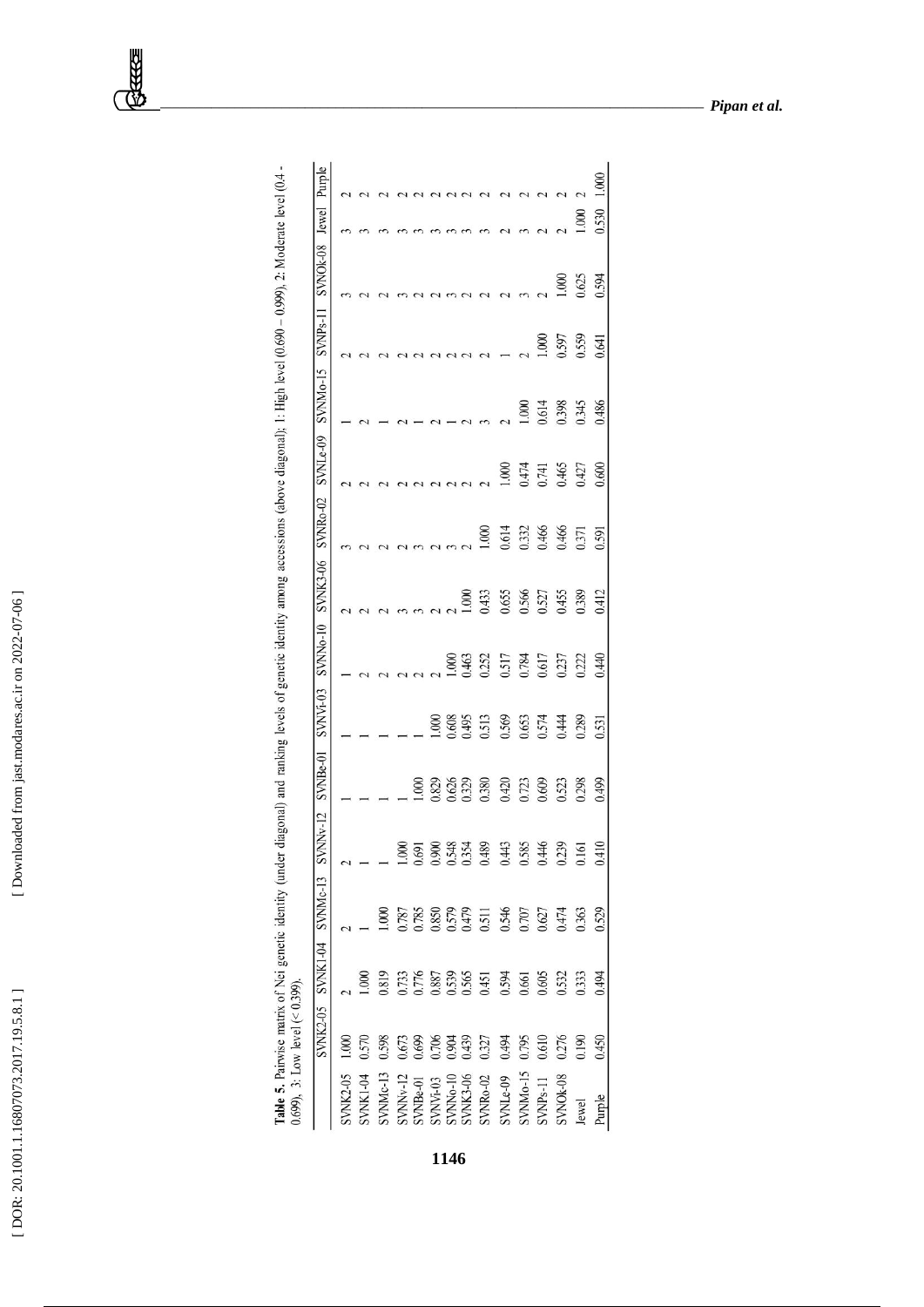accumulation of random mutation (Veasey *et al*., 2008) reflecting in *Rst* statistic from our AMOVA results.

In this study, analysis was performed according to general morphological traits and genetic evaluation of perspective genotypes, acquired from different origins. Revealing their genetic background, linkages and relationships among and within genotypes, baseline data for introduction, sustainable management, production and conservation of Sweetpotato germplasm in Central Europe were provided.

### **ACKNOWLEDGEMENTS**

This research was supported financially by grant P4 -0072 from the Slovenian Research Agency.

#### **REFERENCES**

- 1 . Baffi, E., Gracen, V. E., Blay, E. T., Ofori, K., Manu -Aduening, J. and Carey, E. E. 2015. Evaluation of Sweetpotato Accessions for End -User Preferred Traits Improvement. *Afr. J. Agric. Res*., **10(50):** 4632 -4645.
- 2. . Beigi, S., Zamanizadeh, H., Razavi, M. and Zare, R. 2013. Genetic Diversity of Iranian Isolates of Barley Scald Pathogen (*Rhynchosporiumsecalis*) Making Use of Molecular Markers. *J. Agr. Sci. Tech*., **15**: 843 -854.
- 3. . Buteler, M. I., Jarret, R. L. and LaBonte, D. R. 1999. Sequence Characterization of Microsatellites in Diploid and Polyploid Ipomoea. *Theor. Appl. Genet.*, **99**: 123 –132.
- 4 . Eivazi, A.R., Naghavi, M.R., Hajheidari, M., Pirseyedi, S.M., Ghaffari, M.R., Mohammadi, S. A., Majidi, I., Salekdeh, G. H. and Mardi, M. 2008. Assessing Wheat (*Triticumaestivum* L.) Genetic Diversity Using Quality Traits, Amplified Fragment Length Polymorphisms, Simple Sequence Repeats and Proteome Analysis. *Ann. Appl. Biol.*, **152:** 81 –91.
- 5 . Erayman, M., İlhan, E., Güzel, Y. and Eren, A. H. 2014. Transferability of SSR Markers from Distantly Related Legumes to *Glycyrrhiza* Species. *Turk. J. Agric. For.*, **38**: 32 –38.
- 6 . Escalante -Sánchez, E., Rosas -Ramírez, D., Linares, E., Bye, R. and Pereda -Miranda, R. 2008. Batatinosides II Aacylated Lipooligosaccharides from the Resin Glycosides of Sweetpotato. *J. Agric. Food Chem.,* **56:** 9423 –9428.
- 7 . Evanno, G., Regnaut, S. and Goudet, J. 2005. Detecting the Number of Clusters of Individuals Using the Software STRUCTURE: a Simulation Study. *Mol. Ecol.*, **14**: 2611 –2620.
- 8. . Hernandez, T. P., Hernandez, T. and Miller, J. C. 1964. Frequency of Somatic Mutations in Several Sweetpotato Varieties. *P. Am. Soc. Hortic. Sci.*, **85**: 430 –434.
- 9. Hu, J, Nakatani, M. and Mizuno, K. and Fujimura, T. 2004. Development and Characterization of Microsatellite Markers in Sweetpotato. *Breed. Sci.*, **54:**177 –188.
- 10 . Hu, J., Nakatani, M., Lalusin, A. G., Kuranouchi, T. and Fujimura, T. 2003. Genetic Analysis of Sweetpotato and Wild Relatives Using Inter -Simple Sequence Repeats (ISSRs). *Breed. Sci.*, **53**: 297 –304.
- 11 . Huang, Y., Chang, Y. and Shao, Y. 2006. Effects of Genotype and Treatment on the Antioxidant Activity of Sweetpotato in Taiwan. *Food Chem.*, **98:** 529 –538.
- 12 . Hwang, S. Y., Tseng, Y. T. and Lo, H. F. 2002. Application of Simple Sequence Repeats in Determining the Genetics Relationships of Cultivars Used in Sweetpotato Polycross Breeding in Taiwan. *Sci. Hort.*, **93**: 215 –224.
- 13 . Jarret, R. L. and Bowen, N. 1994. Simple Sequence Repeats (SSRs) for Sweetpotato Germplasm Characterization. *Plant. Genet. Resour. Newsl* ., **100**: 9 –11.
- 14 . Koussao, S., Gracen, V., Asante, I., Danquah, E. Y., Ouedraogo, J. T., Baptiste, T. J., Jerome, B. and Vianney, T. M. 2014. Diversity Analysis of Sweetpotato (*Ipomoea batatas* [L.] Lam) Germplasm from Burkina Faso Using Morphological and Simple Sequence Repeats Markers. *Afr. J. Biotechnol*., **13(6)**: 729 -742
- 15. Kunstelj, N., Žnidarčič, D. and Šter, B. 2013. Employing Artificial Neural Networks and Regression in Analysis on Knowledge about Sweetpotato (*Ipomoea batatas* L.) in Slovenia. *Ital. J. Food Sci.,* **25**: 263 –274.
- 16. Kunstelj, N., Žnidarčič, D. and Šter, B. 2013. Using Association Rules Mining for Sweetpotato (*Ipomoea batatas* L.) in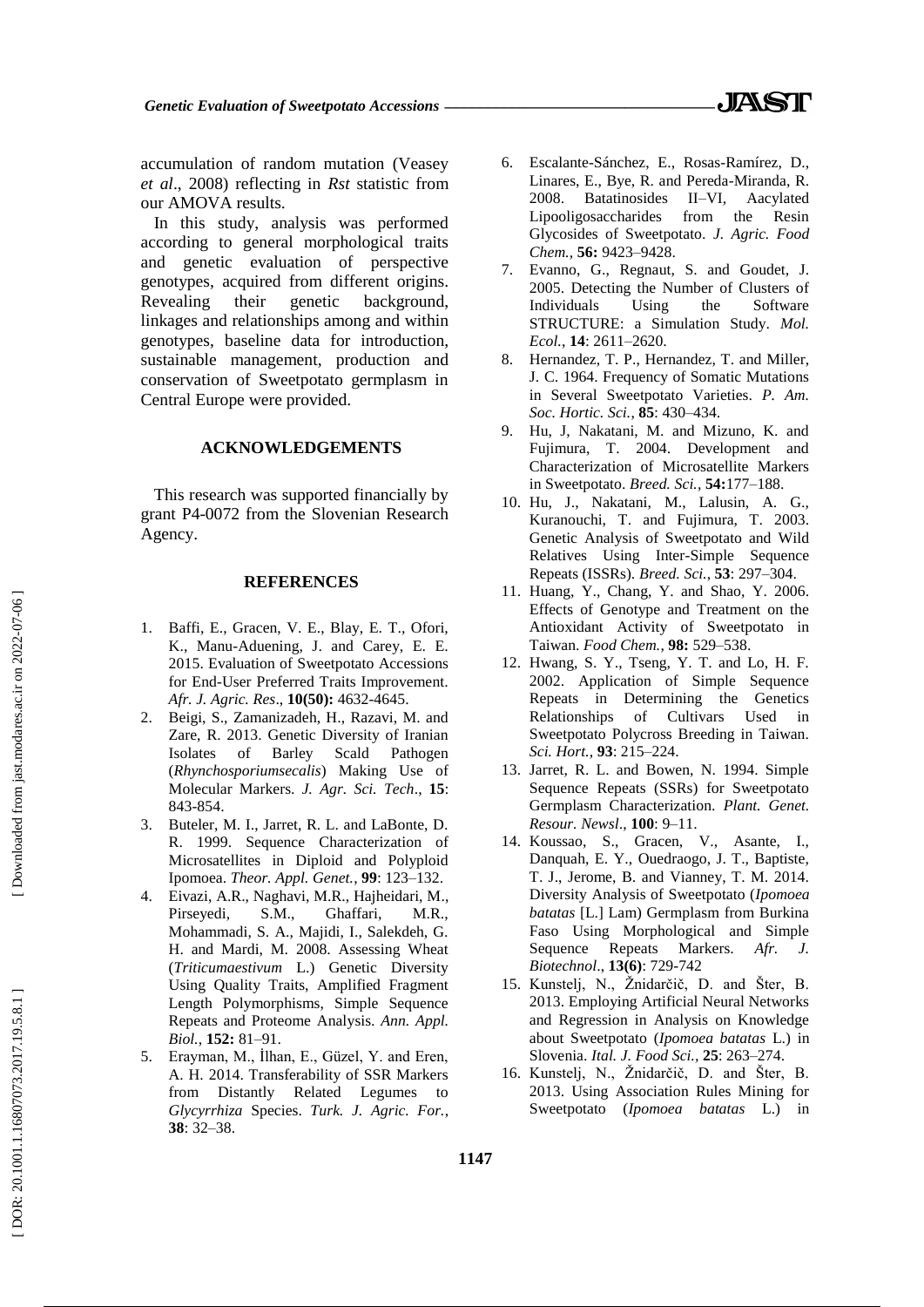Slovenia: a Case Study. *Int. J. Food, Agric. and Environ. ,***11:** 253 –258.

- 17 . Manifesto, M. M., Costa Tártara, S. M., Arizio, C. M., Alvarez, M. A. and Hompanera, N. R. 2010. Analysis of the Morphological Attributes of a Sweetpotato Collection. *Ann. Appl. Biol.,* **157:** 273 –281.
- 18 . Mansour, E., Ben Khaled, A., Triki, T., Abid, M., Bachar, K. and Ferchichi, A. 2015. Evaluation of Genetic Diversity among South Tunisian Pomegranate (*Punicagranatum* L.) Accessions Using Fruit Traits and RAPD Markers. *J. Agr. Sci. Tech*., **17**: 109 -119.
- 19 . Maras, M., Pipan, B., Šuštar -Vozlič, J., Todorović, V., Đurić, G., Vasić, M., Kratovalieva, S., Ibusoska, A., Agić, R., Matotan, Z., Čupić, T. and Meglič V. 2015. Examination of Genetic Diversity of Common Bean from the Western Balkans. *J. Amer. Soc. Hort. Sci.*, **140(4)**: 208 -316.
- 20 . Matos, E. L. S., Oliveira, E. J., Jesus, O. N. and Dantas, J. L. L. 2013. Microsatellite Markers of Genetic Diversity and Population Structure of *Carica papaya*. *Ann. Appl. Biol.*, **163**: 298 –310.
- 21 . Moulin, M. M., Rodrigues, R., Gonçalves, L. S. A., Sudré, C. P., dos Santos, M. H. and da Silva, H. R. 2012. Collection and Morphological Characterization of Sweetpotato Landraces in North of Rio de Janeiro State. *Hortic. Bras.*, **30**: 286 –292.
- 22 . Naghavi, M. R., Malaki, M., Alizadeh, H., Pirseiedi, M. and Mardi, M. 2009. An Assessment of Genetic Diversity in Wild Diploid Wheat (*Triticum boeoticum)* from West of Iran Using RAPD, AFLP and SSR Markers. *J. Agr. Sci. Tech*., **11**: 585 -598
- 23 . Nei, M. 1972. Genetic Distance between Populations. *Amer. Nat.*, **106:** 28 3 –392.
- 24 . Nováková, A., Šimáčková, K., Bárta, J. and Čurn, V. 2009. Potato Variety Identification by Molecular Markers Based on Retrotransposon Analyses. *Czech J. Genet. Plant Breed.,* **45:** 1 –10.
- 25 . Park, S. 2001. *Microsatellite Toolkit*. Department of Genetics, Trinity College, Dublin, Ireland.
- 26 . Pascher, K., Macalka, S., Rau, D., Gollman, G., Reiner, H., Glössl, J. and Grabherr, G. 2010. Molecular Differentiation of Commercial Varieties and Feral Populations of Oilseed Rape (*Brassica napus* L.). *BMC Evol. Biol.*, **10**: 63. doi: 10.1186/1471 -2148 - 10 -63.
- 27 . Peakall, R. and Smouse, P. E. 2006.GenAlEx 6: Genetic Analysis in Excel. Population Genetic Software for Teaching and Research. *Mol. Ecol. Note.*, **6**: 288 –295.
- 28 . Pipan, B., Šuštar -Vozlič, J. and Meglič, V. 2013. Genetic Differentiation among Sexually Compatible Relatives of *Brassica napus* L. *Genetika*, **45(2)**: 309 –327.
- 29 . Pritchard, J. K., Wen, X. and Falush, D. 2009. *Documentation for STRUCTURE Software*: Version 2.3. Department of Human Genetics, University of Chicago and Department of Statistics, University of Oxford, USA.
- 30 . Roullier, C., Kambouo, R., Paofa, J., McKey, D. and Lebot, V. 2013. On the Origin of Sweetpotato [*Ipomoea batatas* (L.) Lam.] Genetic Diversity in New Guinea, a Secondary Centre of Diversity. *Heredity (Edinb.)*, **110(6)**: 594 –604.
- 31 . Rusjan, D., Pipan, B., Pelengić, R. and Meglič, V. 2012 Genotypic and Phenotypic Discrimination of Grapevine (*Vitis vinifera* L.) Varieties of the 'Vitovska' and 'Garganja' Denominations. *Eur. J. Hortic. Sci.*, 77**(2)**: 84 –94.
- 32 . Rusjan, D., Pelengić, R., Pipan, B., Or, E., Javornik, B. and Štajner N. 2015. Israeli germplasm: phenotyping and genotyping of native grapevines (*Vitisvinifera* L.). *Vitis*, **54**: 87 -89.
- 33 . Salahlou, R., Safaie, N. and Schams -Bakhsh, M. 2016. Genetic Diversity of *Macrophomina phaseolina* Populations, the Causal Agent of Sesame Charcoal Rot Using Inter -Simple Sequence Repeat Markers. *J. Agr. Sci. Tech*., **18**: 277 -287.
- 34 . Schuelke, M. 2000. An Economic Method for the Fluorescent Labelling of PCR Fragments. *Nature Biotechnol.*, **18**: 233 – 234.
- 35 . Shanjani, P. S., Jafari, A. A. and Kohi, L. 2012. Genetic Variation and Relationships between Local and Exotic Germplasm of *Dactylis glomerata*, Based on Morphological and Total Protein Markers. *Rom. Agric. Res.*, **29**: 103 –113.
- 36 . Silva, G. O., Ponijaleki, R. and Suinaga, F. A. 2012. Genetic Divergence among Sweetpotato Accessions Based on Root Traits. *Hortic. Bras.*, **30**: 595 –599.
- 37 . Takahata, Y., Kai, Y., Tanaka, M., Nakayama, H. and Yoshinaga, M. 2011. Enlargement of the Variances in Amount and Composition of Anthocyanin Pigments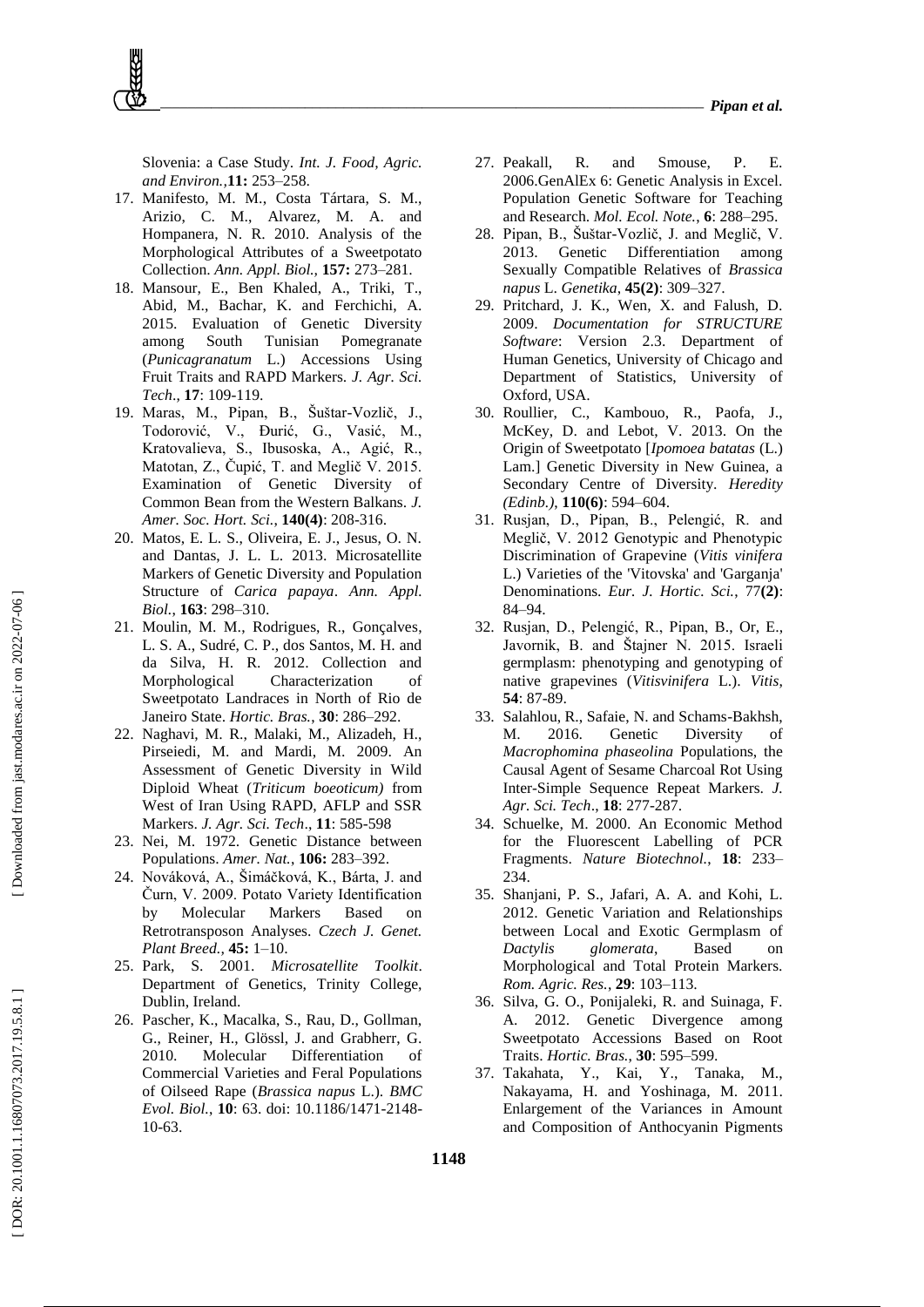in Sweetpotato Storage Roots and their Effect on the Differences in DPPH Radical - Scavenging Activity. *Sci. Hortic.*, **127**: 469 – 474.

- 38 . Veasey, E. A., Borges, A., Silva Rosa, M., Queiroz -Sila, J. R., de Andrade Bressan, E. and Peroni, N. 2008. Genetic Diversity in Brazilian Sweetpotato [*Ipomoea batats* (L.) Lam., Solanaes, Convolvulaceae] Landraces Assessed with Microsatellite Markers. *Genet. Mol. Biol.*, **31(3)**: 725 –733.
- 39 . Wagner, H. W. and Sefc, K. M. 1999. *Identity 1.0*. Centre for Applied Genetics, University of Agricultural Sciences, Vienna, Austria.
- 40 . Yang, X. S., Su, W. J., Wang, L. J., Lei, J., Chai, S. S. and Liu, Q. C. 2015. Molecular Diversity and Genetic Structure of 380 Sweetpotato Accessions as Revealed by SSR Markers. *J. Integr. Agric*., **14(4)**: 633 -641.
- 41 . Zhang, D., Cervantes, J., Huamán, Z., Carey, E. and Ghislain, M. 2000. Assessing Genetic Diversity of Sweetpotato [*Ipomoea batatas* (L.) Lam.] Cultivars from Tropical America Using AFLP. *Genet. Resour. Crop. Ev*., **47**: 659 –665.
- 42 . Zhang, D. P., Rossel, G., Kriegner, A. and Hijmans, R. 2004. AFLP Assessment of Diversity in Sweetpotato from Latin America and the Pacific Region: Its Implications on the Dispersal of the Crop. *Genet. Resour. Crop. Ev*., **51**: 115 –120.
- 43 . Zhang, C. B., Peng, B., Zhang, W. L., Wang, S. M., Sun, H., Dong, Y. S. and Zhao, L. M. 2014. Application of SSR Markers for Purity Testing of Commercial Hybrid Soybean (*Glycine max* L.). *J. Agr. Sci. Tech*., **16**: 1389 -1396.

**ارزیاتی شنتیکی سیة زمینی شیرین معرفی شده ته منطقه مرکسی اروپا**

**، و و. مگلیک ب. پیپان، د. زنیدارکیک، ن. کنستلج**

# **چکیده**

ّذف ایي هطالعِ تررسی رٍاتط شًتیکی شًَتیپ ّای سیة زهیٌی ضیریي *batatas Ipomoea*[ (L.) Lam) بدست آمده از مناطق مختلف با استفاده از ۸ نشانگر SSR می باشد. سطح بالایی از پلی مورفیسم، با میانگین ۷.۵ الل در هر لوکوس SSR پیدا شد. مقادیر متوسط بالا شاخص شانون اطلاعات (۸۶۴) و هتروزیکوسیتی (۱۳۹٪) ، سطح بالایی از تنوع ژنتیکی ژنوتیپ های سیب زمینی شیرین را نشان داد. کاربرد مطلوب و مقدار اطلاعات نشانگر های SSR انتخاب شده توسط محتوای اطلاعات  $1.4\mathrm{x}10^{8})$  چندشکلی جهانی (۹۰٬۶۹۰) و احتمال کم هویت ژنوتیپ دلیل انتخاب منفی assortative به عنوان نتیجِه تکثیر رویشی سیب زمینی شیرین منفی بود (-۵۶۲.<sup>)</sup>که منعکس کننده هتروزیگوسیتی زیاد می باشد. برآورد RST بر اساس AMOVA، ۲۳ درصد از واریانس مولکولی را نشان داد که؛ دو مختصات اول PCoA توضیح ۶۲.۳۳٪ از تنوع ژنتیکی می باشد. انتساب ژنوتیپ فردی به سه گروه ژنتیکی بسیار هماهنگ و همسو با PCoA و رویکرد Bayesian، در تجزیه و تحلیل ساختار می باشد. نتایج ما نشان می دهد که انتخاب و پرورش نیز می تواند پتانسیل ژنتیکی را بهبود بخشد و یکنواختی ژنتیکی در سیب زمینی شیرین را افزایش دهد. بررسی زمینه ژنتیکی و روابط بین و درون ژنوتیپ ، با توجه به علاقه مصرف کننده در اروپای مرکزی، یک